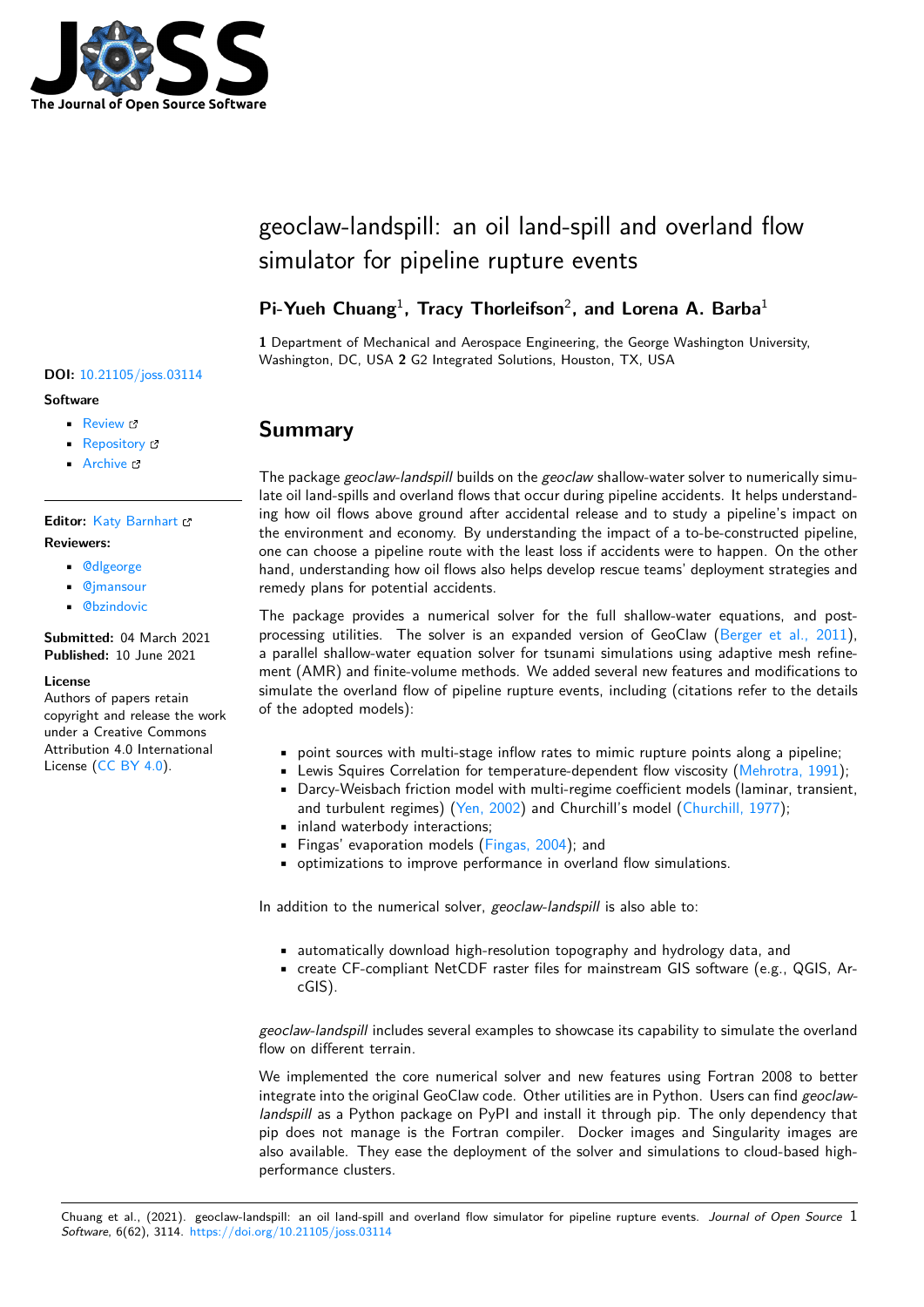

### **Statement of need**

In the US, between 2010 and 2017, an average of 388 hazardous liquid pipeline accidents happened per year. Half of accidents contaminate soil, and 41% of accidents affect areas with high consequences in either ecology or economy. Moreover, 85%, on average, of the released oil was not recovered and kept damaging the environment (Belvederesi et al., 2018). From the perspective of risk management, while pipelines are unavoidable in modern days, it is necessary to understand how a pipeline may impact the environment if any accidental release happens. *geoclaw-landspill* serves this purpose. It provides a free and open-source simulation tool to researchers investigating the danger, risk, and loss posed [by potential pipeline acc](#page-2-1)idents.

To our knowledge, *geoclaw-landspill* is the only open-source high-fidelity flow simulator for oil pipeline rupture events. High fidelity means the results provide more details and accuracy because of high-resolution digital elevation data, fine spatial discretization, and full shallow-water equations. Commercial products with a similar capability to *geoclaw-landspill* are available (Gin & Davis, 2012; Hydronia, n.d.; RPS Group, n.d.; Zuczek et al., 2008). Other noncommercial software more or less serving a similar purpose usually relies on simplified models, such as 1D open-channel models, diffusive wave approximation, gravity current models, and gradient-based route selection models (Farrar et al., 2005; Guo, 2006; Hussein et al., 2002; [Ronnie, 2004;](#page-2-2) Simmo[ns & Knell, 20](#page-2-3)03; [Su et al., 2017](#page-2-4))[. Moreover, these n](#page-2-5)on-commercial codes are no longer available or are not open-source.

Another value of *geoclaw-landspill* is that it provides a platform for scholars who study oil flow modeling to implement and test th[eir models. As the](#page-2-6) [main flow so](#page-2-7)l[ver is under the BSD](#page-2-8) [3-Clause Lice](#page-2-9)n[se, scholars can add their](#page-2-10) models to *geoclaw-landspill* freely.

### **Past or ongoing research projects using the software**

The following conference presentations and posters used previous versions of *geoclaw-landspill*:

- 1. Chuang, P.-Y., Thorleifson, T., & Barba, L. A. (2019a, May). GeoClaw-ArcGIS Integration for Advanced Modeling of Overland Hydrocarbon Plumes. *2019 Petroleum GIS Conference Proceedings. 2019 Esri Petroleum GIS Conference, Houston, TX, USA*.
- 2. Chuang, P.-Y., Thorleifson, T., & Barba, L. A. (2019b, July). Python Workflow for High-Fidelity Modeling of Overland Hydrocarbon Flows with GeoClaw and Cloud Computing. *Proceedings of the 18th Python in Science Conference. 18th Python in Science Conference (SciPy 2019), Austin, TX, USA*.

### **Acknowledgments**

The project received funding from G2 Integrated Solutions, Houston, TX, USA.

# **Author Contributions**

Pi-Yueh Chuang developed and is the maintainer of this software. Tracy Thorleifson was involved in software design, model selection, and software testing. Lorena A. Barba designed the software specification, development roadmap, and software framework. She also oversaw the progress of the project.